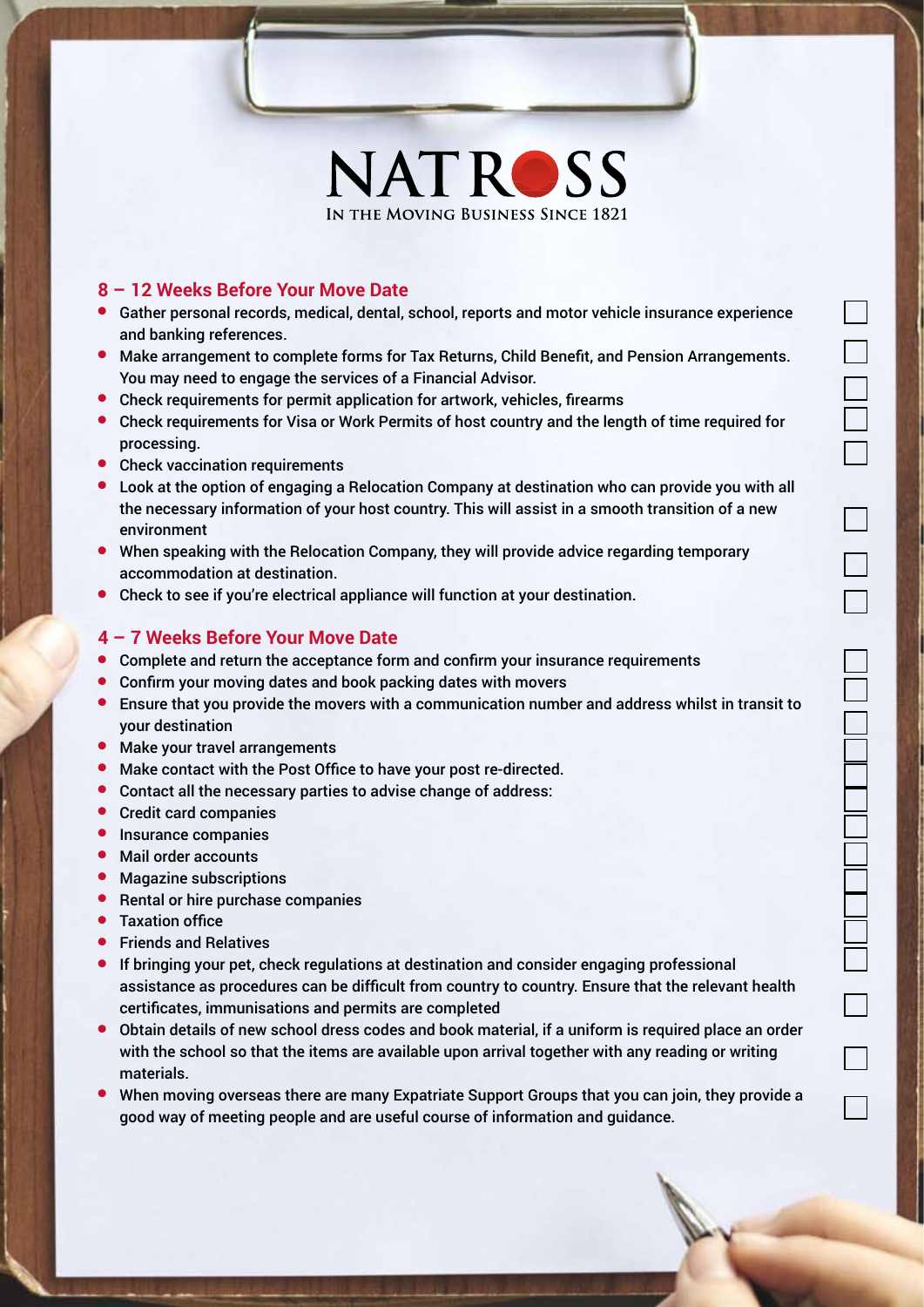

**NATROSS**

 $\Box$ 

## **1 – 3 Weeks Before Your Move Date**

- **•** Collect items from repairers, cleaners, lent to friends/relatives
- **•** Return library books
- $\bullet$  Ensure you have sufficient prescription medication to cover the period of disruption
- **•** Safely dispose of all flammables e.g. paints, gas bottles, cleaning fluids and oils
- Clear attic/basement
- $\bullet$  If your mover is not making arrangements for you, book trades people to carry out services e.g. dismantling waterbeds, removing light fittings, house cleaning services and dismantling of satellite equipment, disconnecting, washing machine, dishwasher
- **•** Cancel household deliveries and services
- $\bullet$  If moving internationally dispose of house plants as these may not be included
- **•** Organise final readings and disconnection of Gas/Electricity/Telephone.
- The week before your move
- **Clean outdoor equipment and toys, drain any fuel from your lawnmower, and other machinery and** ensure that water is drained from hoses.
- <sup>l</sup> Arrange for your valuable documents, jewellery and money to be moved separately
- <sup>l</sup> Defrost refrigerator and freezer, ensure that they are completely dry prior to moving to avoid mildew
- Wash and dry all linen and clothing
- **Prepare your washing machine for moving, disconnect power and water, check if transit bolts** need to be fitted
- $\bullet$  If your clothing is to be transported on hangers in wardrobe cartons, ensure that all clothes is securely fastened on the hanger and that they are all facing the same way
- **•** Dispose of unwanted items and return rented or hired goods
- Mark clearly items which you are leaving behind for the new occupier
- Your moving Day
- $\bullet$  It is your responsibility to be present at the time the move takes place, ensure that when the removal crew arrive you escort them around the house confirming what is to be moved and any special instructions
- **E** Ensure that everything has been packed and loaded for transportation, a final check round with one of the crew, open all cupboards and check behind doors this should avoid items being left behind.
- $\bullet$  You will be asked to sign a packing inventory list, check carefully to ensure that you are happy with the content, you will be asked to check and sign it again at delivery
- <sup>l</sup> Before leaving the property, ensure that all windows are secure and water, gas and electricity supplies are switched off. Keys for the residence together with any documents relating to the property or equipment remaining at the house should be left at a nominated point.
- <sup>l</sup> At the time of delivery ensure that you are present in order to advise the movers where to place items, then check off your goods against the packing list.